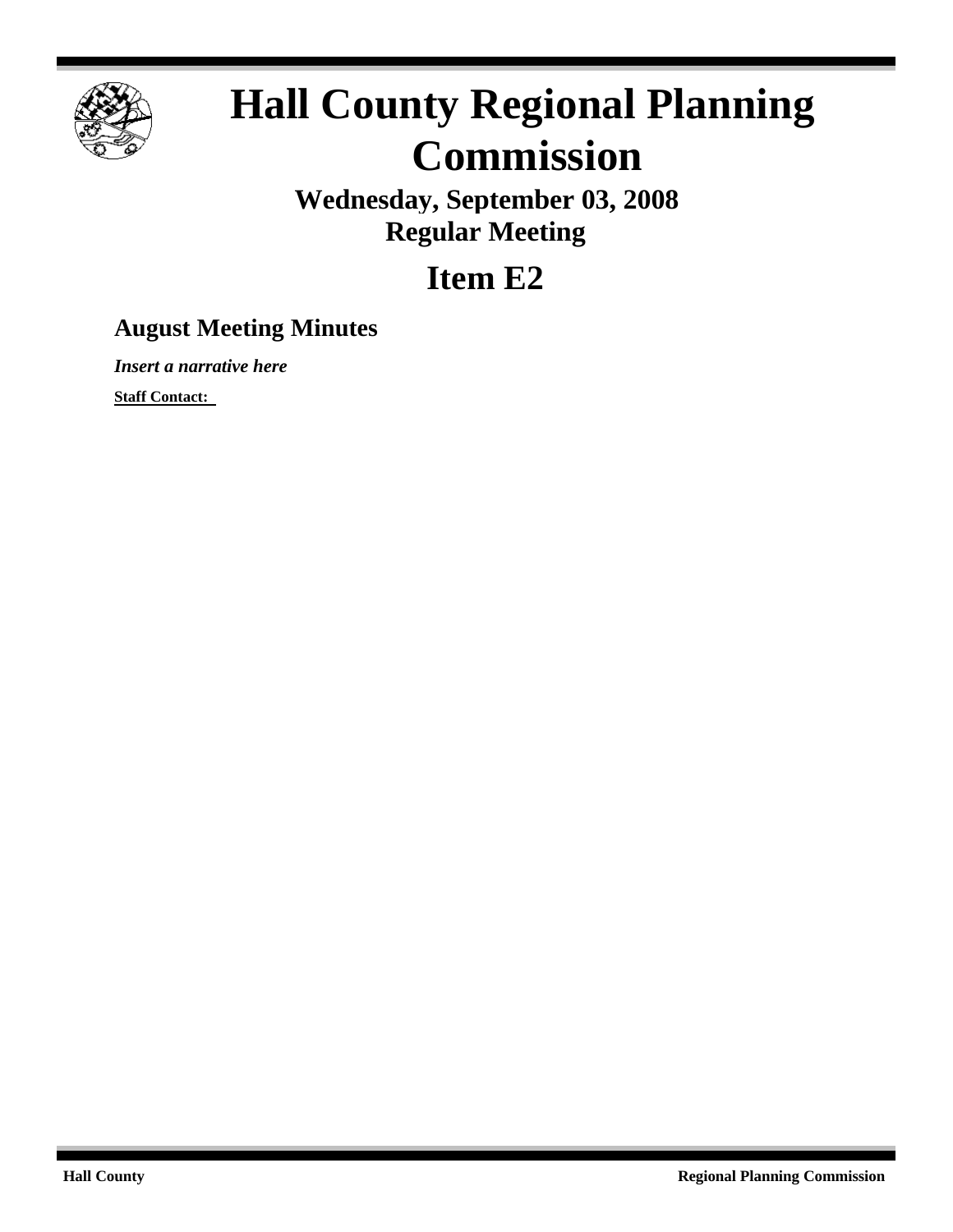

#### THE REGIONAL PLANNING COMMISSION OF HALL COUNTY, GRAND ISLAND, WOOD RIVER AND THE VILLAGES OF ALDA, CAIRO, AND DONIPHAN, NEBRASKA

**Minutes** for August 13, 2008

The meeting of the Regional Planning Commission was held Wednesday, August 13, 2008, in the Community Meeting Room - City Hall – Grand Island, Nebraska. Notice of this meeting appeared in the "Grand Island Independent" August 2, 2008.

| Present: | Pat O'Neill<br>Deb Reynolds<br>Don Snodgrass<br><b>Scott Ericksen</b><br>Jaye Monter             | John Amick<br><b>Mark Haskins</b><br>Karen Bredthauer<br>Leslie Ruge<br><b>Bill Hayes</b> |
|----------|--------------------------------------------------------------------------------------------------|-------------------------------------------------------------------------------------------|
| Absent:  | Dianne Miller, Lisa Heineman                                                                     |                                                                                           |
| Other:   | Jim Kube, David Varva, Bob Dodendorf, Tom Musgrave,<br>Greg Robb, Carol McWhirter, Dan McWhirter |                                                                                           |
| Staff:   | Chad Nabity, Rose Woods                                                                          |                                                                                           |
| Press:   | Tracy Overstreet, Ginger Tin Binsel                                                              |                                                                                           |

#### **1. Call to order.**

Chairman O'Neill called the meeting to order at 6:00 p.m. He stated that this was a public meeting subject to the open meetings laws of the State of Nebraska. He noted that the requirements for an open meeting were posted on the wall in the room and easily accessible to anyone who may be interested in reading them.

#### **2. Minutes of June 4, 2008 meeting.**

A motion was made byBredthauer, and seconded by Haskins, to approve the Minutes of the June 4, 2008 meeting as mailed.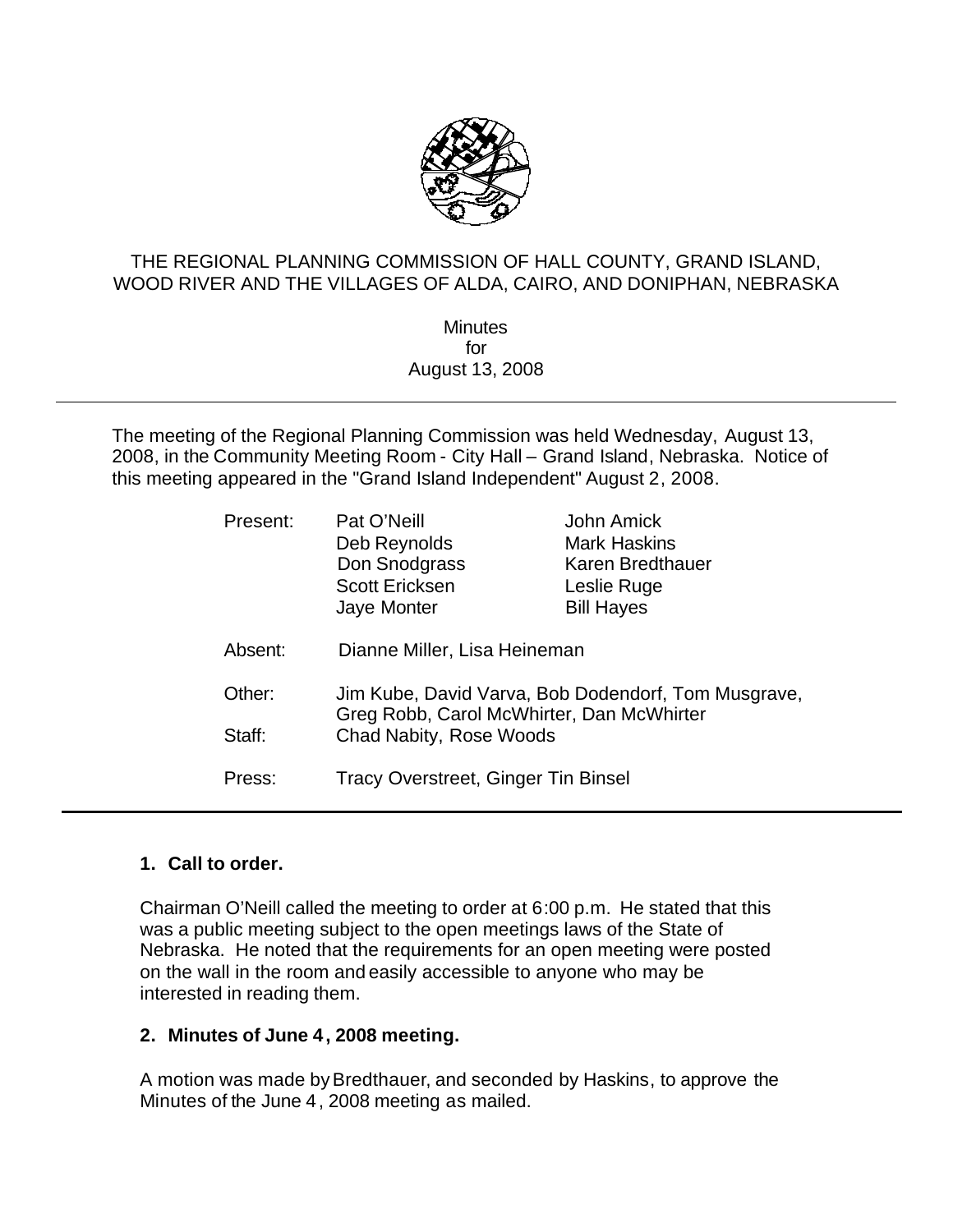The motion carried with 10 members present and 8 voting in favor (O'Neill, Ruge, Hayes, Monter, Haskins, Eriksen, Bredthauer, and Snodgrass) and 2 members present abstaining (Amick, Reynolds).

No vote was taken at the July meeting regarding those minutes.

#### **3. Minutes of July 2, 2008 meeting.**

A motion was made by Bredthauer, and seconded by Haskins, to approve the Minutes of the July 2, 2008 meeting as mailed.

The motion carried with 10 members present and 6 voting in favor (O'Neill, Reynold, Haskins, Eriksen, Bredthauer, and Snodgrass) and 4 members present abstaining (Amick, Ruge, Hayes, and Monter).

#### **4. Request time to speak.**

Jim Kube, David Varva, Tom Musgrave, Greg Robb, Carol McWhirter and Dan McWhirter requested time to speak on item # 8; Bob Dodendorf requested time to speak on item # 5.

#### **5. Council Referral**

Nabity explained council has been working on create this, they created a board back in March, and the board has been meeting for the Business Improvement District 6, the area includes Garfield Street to Eddy Street along Second Street. This is the area where they are working on Second Street; some of the local businesses suggested a BID district similar to the one on South Locust, for landscaping purposes. The board has been working with the Nebraska Arboretum for landscaping design; the CRA has already funded the money for the conduit for sprinklers and pedestrian lighting along this area. The purpose of the district is for landscaping. This will be similar to the South Locust district. Council did refer this to the Planning Commission for the recommendation. This will help them move forward with the creation of the district.

No comments or questions were made.

O'Neill asked for a motion. A motion was made by Ruge, and seconded by Eriksen, to recommend referral as submitted.

A roll call vote was taken and the motion passed with 10 members present (Amick, O'Neill, Ruge, Reynolds, Hayes, Eriksen, Heineman, Haskins, Bredthauer, Snodgrass) all voting in favor.

#### **6. Council Referral**

Nabity explained this is a replacement district for BID 3; the BID 3 will expire in October of this year, with the creation of the BID 7 this would take care of the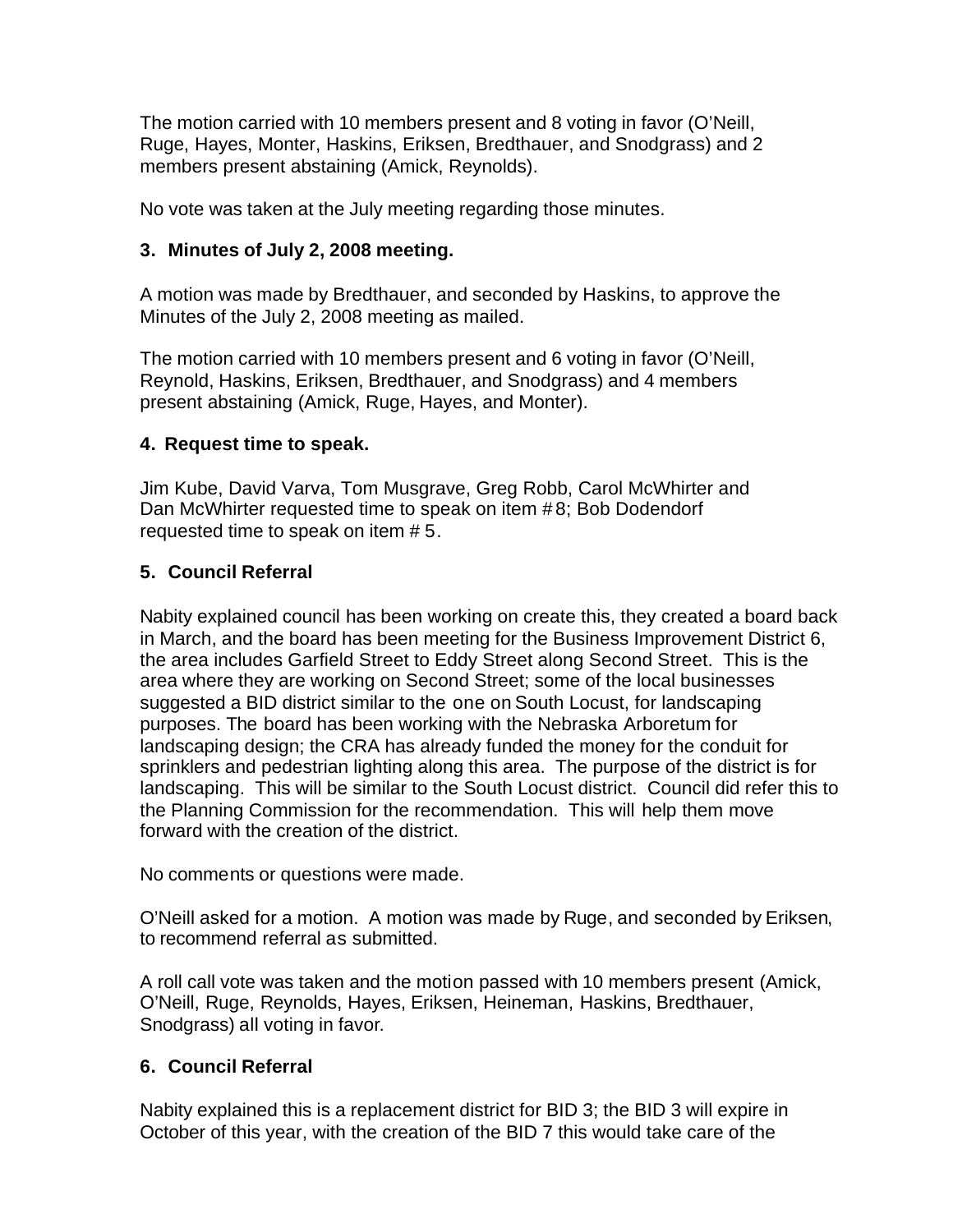landscaping that is already in place. They have a budget there are no new projects this is just a continuation of what has been done previously. Council needs a recommendation before they can act.

O'Neill asked if there were any questions or changes. Haskins asked if the amount per foot would change. Nabity stated not substantially, but does cost to maintain it.

O'Neill asked for a motion. A motion was made by Haskins and seconded by Reynolds to recommend referral as submitted.

A roll call vote was taken and the motion passed with 10 members present (Amick, O'Neill, Ruge, Reynolds, Hayes, Eriksen, Heineman, Haskins, Bredthauer, Snodgrass) all voting in favor.

#### **7. Final Plat**

Nabity stated Powell  $4^{th}$  Subdivision – HC was an existing farmstead they are making the lot bigger. They are taking unplated land adjacent to it and adding it to the lot that the house is on. It meets all the regulations for a legal subdivision in Hall County and Alda.

O'Neill asked if there were any questions or changes.

O'Neill asked for a motion. A motion was made by Hayes and seconded by Eriksen to recommend plat as submitted.

A roll call vote was taken and the motion passed with 10 members present (Amick, O'Neill, Ruge, Reynolds, Hayes, Eriksen, Heineman, Haskins, Bredthauer, Snodgrass) all voting in favor.

#### **8. Public Hearing**

During the public hearing Chad Nabity, AICP Regional Planning Director, presented the Text Amendment Change to the Doniphan Zoning Regulations to the Commission along with his recommendations regarding the change. The Amendments to be considered pertain to the relocation of livestock waste control facilities in the Transitional Agriculture TA district to allow greater separation between these facilities and the more intensive or higher density residential uses.

Dan and Carol McWhirter along with their attorney Jim Kube spoke against the change. Mr. Kube said they believe that Greg Robb's offer to move the facility is a ploy to expand his cattle operation. He contends that by placing the livestock waste control facility (LCF) in the location currently approved by the Nebraska Department of Environmental Quality the LCF would take up space currently used for pens and therefore would reduce the number of animals at this location. Mr. Kube said "It's about money, not about doing the right thing and getting the stink away from Doniphan." Mr. Kube entered into the record a listing of recent violations that have been recorded either by the Nebraska Department of Environmental Quality or the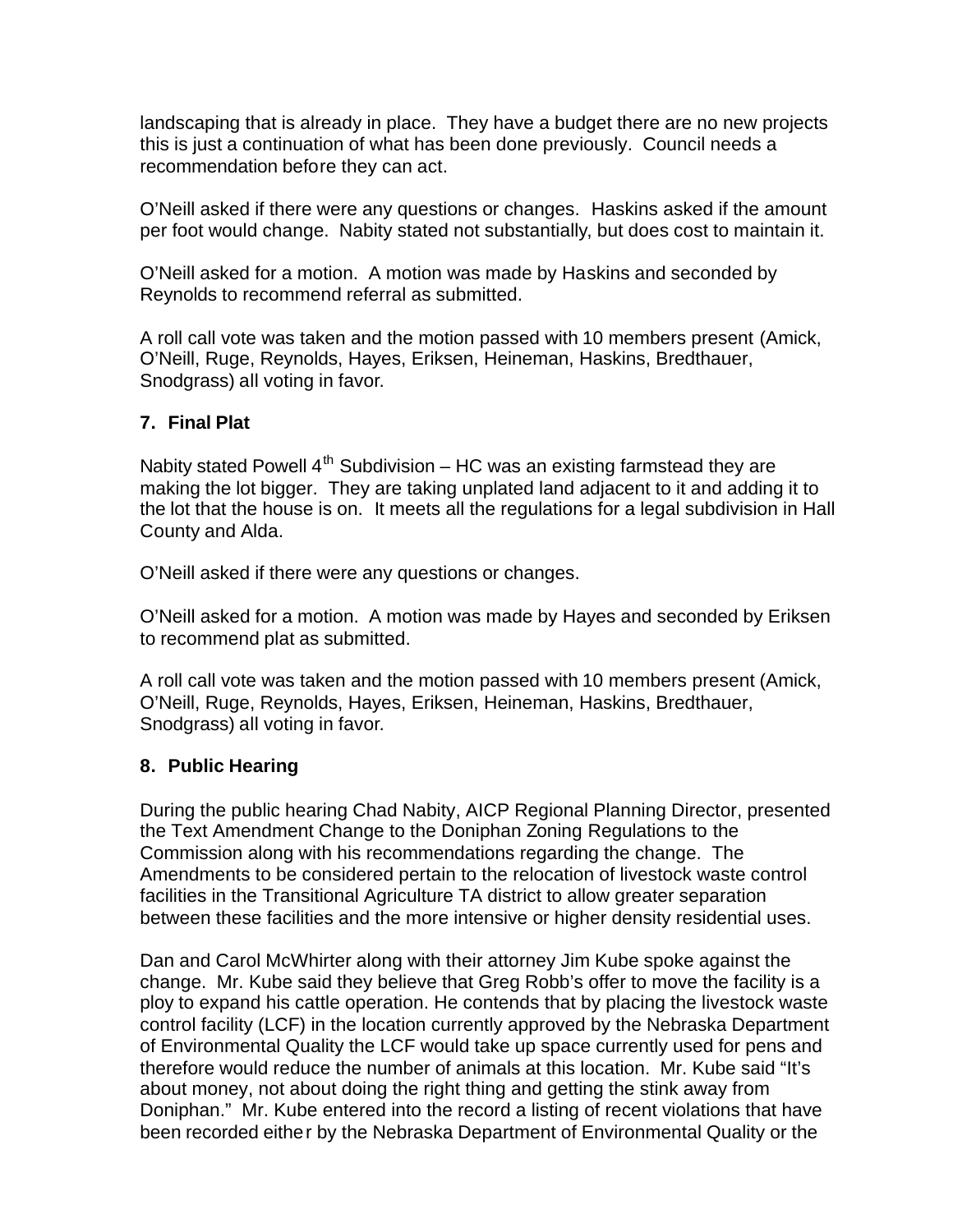U.S. Fish and Wildlife Agency against Mr. Robb at these operations. Chairman Pat O'Neill accepted the entry but specified that the item before the commission pertained to the text amendment not to any specific operation. Mr. Kube also stated in his opinion that this action could constitute spot zoning.

Also speaking against the Text Amendment Change was Tom Musgrave, representing the Mary Lanning Hospital Trust. Mr. Musgrave stated that he believes moving the waste facility north of Doniphan is not in the village's best interest. He pointed to the Envision Doniphan section of the Doniphan Comprehensive plan specifically sections dealing with economic development, quality of life, separation of uses, and environmental considerations.

Dave Vavra, a former member of the village board of Doniphan, confirmed the village addressed issues with Mr. Robb and these operations10 years ago and with the passage of Ordinance of 367, this ordinance specifically limited the number of cattle on Mr. Robb's two feedlots and prevents expansion of the footprint of those operations by making them non-conforming uses within the zoning regulations. Moving the waste control facility to the north constitutes an expansion and is a violation of existing village law.

Greg Robb spoke to the Commission stating currently he has two feedlots; one that has 2,500 head of cattle and the other that has 1,750. He has a plan approved by the Department of Environmental Quality that would allow him to locate the required waste control facility about 300 feet from city limits. He has approval to build the LCF at that site and he stated that this placement would not force him to cut the number of animals at the facility. Mr. Robb is proposing to move the LCF about one mile north of the village limits if he can get approval from the Village. He believes this will help get the stink away from the village, another major reason is to get to drier land the current operation is on low ground that often floods.

Commissioner O'Neill closed the public hearing.

Commissioner Leslie Ruge asked Nabity if this action would constitute spot zoning. Nabity stated that the change applies to the entire zoning district. While it may impact the Robb property it would also impact all properties in that TA zone including any other feeding operations located there now or in the future as Doniphan would expand their extraterritorial jurisdiction. This is not a request to change the zoning on a specific piece of property as would normally be the case when spot zoning is alleged.

Commissioner John Amick spoke that this was a great plan to move the waste facility further away from town, however he wanted to know if what is proposed will work. Amick also wanted to add a fifth condition to the four already proposed.

> The proposed Livestock Waste Control Facilities be reviewed and approved by the Nebraska Department of Environmental Quality, and the Livestock Waste Control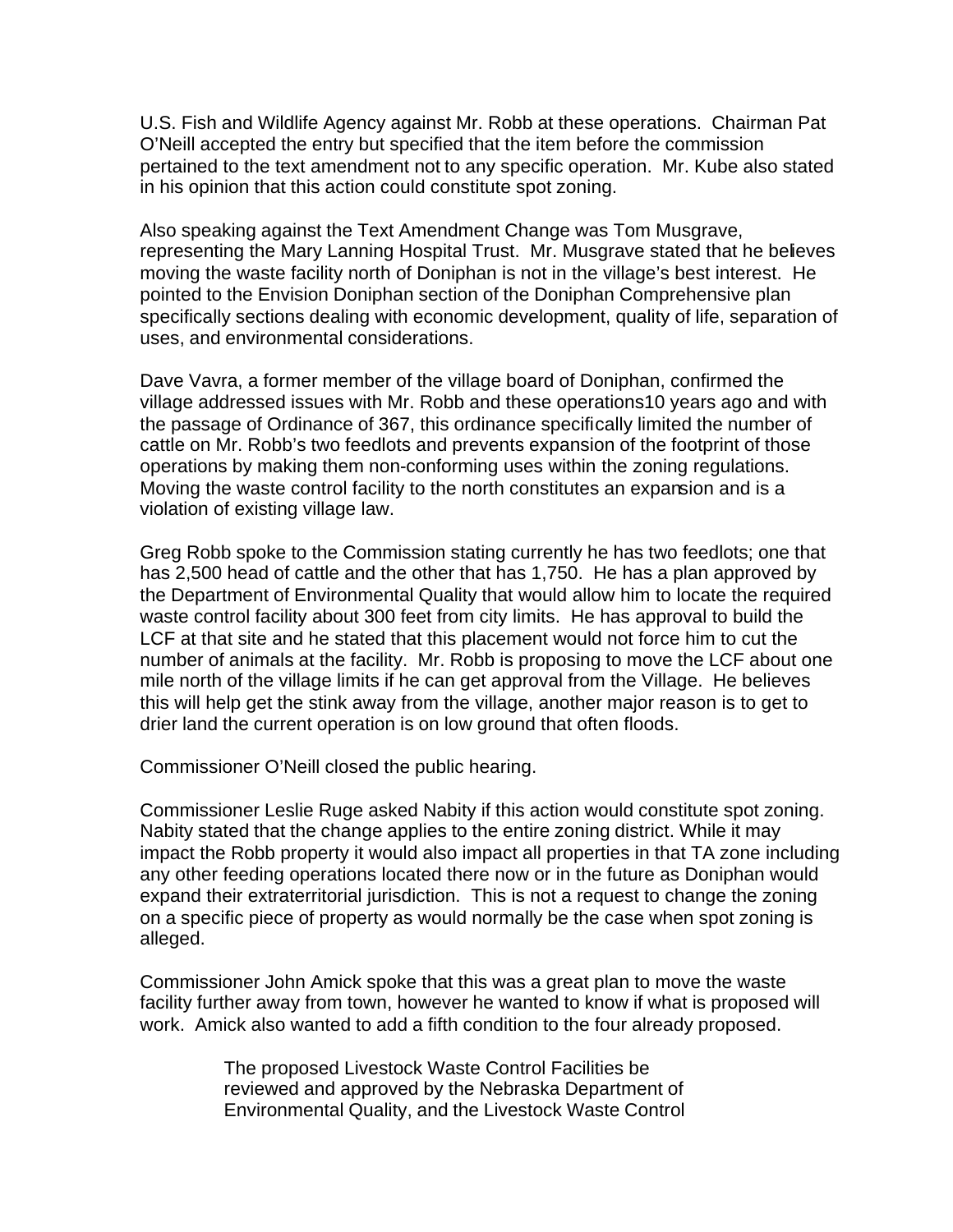Facilities be maintained in operating condition by the owners of the Livestock Feeding Operation.

O'Neill asked for a motion. A motion was made by Amick, and seconded by Bredthauer, to amend the language that is being proposed to add the fifth condition to the text amendment language presented to the planning commission.

A roll call vote was taken and the motion passed with 10 members present (Amick, O'Neill, Ruge, Hayes, Reynolds, Monter, Haskins, Eriksen, Bredthauer, Snodgrass) all voting in favor to amend the language that is being proposed to add the fifth condition to the text amendment language as presented.

O'Neill asked for a motion.A motion was made by Hayes and seconded by Haskins, to approve the Text Amendment change to Doniphan Zoning Regulations as amended.

18. Livestock Waste Control Facilities: if such facilities are required to bring an existing Livestock Feeding Operation (LFO) into compliance with state or federal regulations pertaining to livestock waste regulations and if such facilities are located further from the corporate boundaries of the Village of Doniphan and further from established residential subdivisions of 5 or more houses on 10 acres or less than alternative locations. Such approval by conditional use permit for the construction of livestock waste control facilities shall have no impact on the status of an LFO as an existing non-conforming use and shall be considered a separate use of such property*, as long as any future approval of said conditional use permit is conditioned upon (1) said livestock waste control facility shall only be allowed to accept livestock waste from the subject LFO needing to comply with state or federal livestock waste regulations, (2) the subject LFO, needing to comply with state or federal livestock waste regulations, shall not be allowed to increase its then-current permitted or grandfathered livestock numbers, at that specific facility location, (3) this permit shall be null and void if the existing LFO expands in size or number of animals, (4) this livestock waste control facility and the associated LFO shall operate within the bounds of state and federal regulation, (5) The proposed Livestock Waste Control Facilities be reviewed and approved by the Nebraska Department of Environmental Quality, and the Livestock Waste Control Facilities be maintained in operating condition by the owners of the Livestock Feeding Operation.*

Nabity asked the commission to consider making a finding of fact regarding the issue and suggested that points from the staff memo could be used a basis for those findings. Mr. Amick stated that this has been a contentious issue for the last 10 years, for the Doniphan community. What the Commissioners have before them is a proposal that would provide the Village of Doniphan a means by which to address the feedlot issues, in a manner that would be perhaps in the best interest of the feed lot owner and the Village of Doniphan and its residents. This is a tool, if they so chose to use it, that will allow Mr. Robb and others to place LCF's in a spot that may have less impact on the community than other spots. Approval of this would give the Village board the option of considering other locations. No other discussion was held on findings.